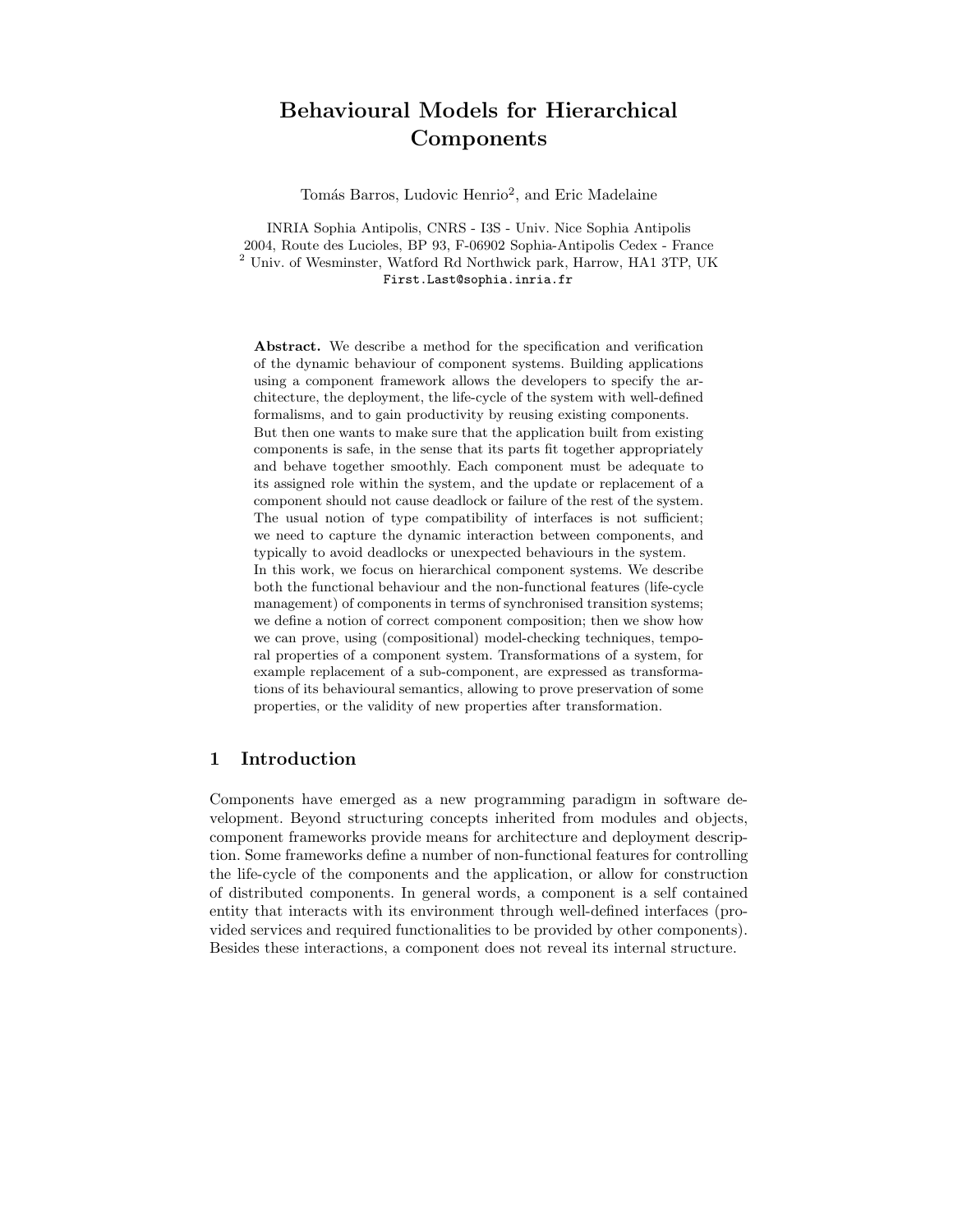In hierarchical component frameworks like Fractal [6], different components can be assembled together creating a new self contained component which can be itself assembled to other components in a upper level of hierarchy. Hierarchical components make visible the hierarchy of the system and hide, at each level, the complexity of the sub-entities. The compositional aspect together with the separation between functional and non-functional aspects helps the implementation and maintenance of complex software systems.

The challenge that we want to address in this work is to build a formal framework to ensure that compositions are correct. Standard components systems have typed interfaces, that ensure some level of static compatibility between the components: interfaces are bound only if their operations have compatible types in the classical sense (OO method typing). This does not prevent assembled components from having non compatible behaviours, that could lead to deadlocks, live-locks, or other kinds of safety problems. A number of recent works do try to address better dynamic guaranties, e.g. research on behavioural typing or contracts [7], as well as frameworks like Wright [1] or Sofa [12].

Our approach is to give behavioural specifications of the components in the form of hierarchical synchronised transition systems. The semantics of a composite is then computed as a product of the LTSs of its sub-components with the controller of the composite. This system can be checked against requirements expressed as a set of temporal logic formulas, or again as an LTS. We aim to provide the final user with tools to verify the behaviour at the design phase (definition), the assembly phase (implementation), as well as the dynamic reconfiguration (maintenance) of the component system. Therefore the intended user of our framework is the application developer in charge of those tasks. In this work, we choose to rely on the Fractal hierarchical component model.

The models for the functional behaviour of basic components may be derived from automatic analysis of source code (involving adequate data abstraction), as we have described in [4], or expressed by the developer in a dedicated specification language, e.g. the graphical language for synchronised automata used in this paper.

Our main contributions in this paper are:

- **–** a methodology for building behavioural models of hierarchical components, including non-structural reconfiguration operations,
- **–** the modelling of the full behaviour of the application as a hierarchy of parameterized LTSs,
- **–** a specification of structural reconfigurations as transformations of the LTS expressing the component behaviour,
- **–** a classification of correctness properties for a component system together with tools allowing and easing their verification.

Our final target is distributed component systems communicating asynchronously. We have shown in [3] how we build models for distributed objects and verify their properties; in this paper we concentrate on the modelisation of the control and transformation operations of hierarchical components, and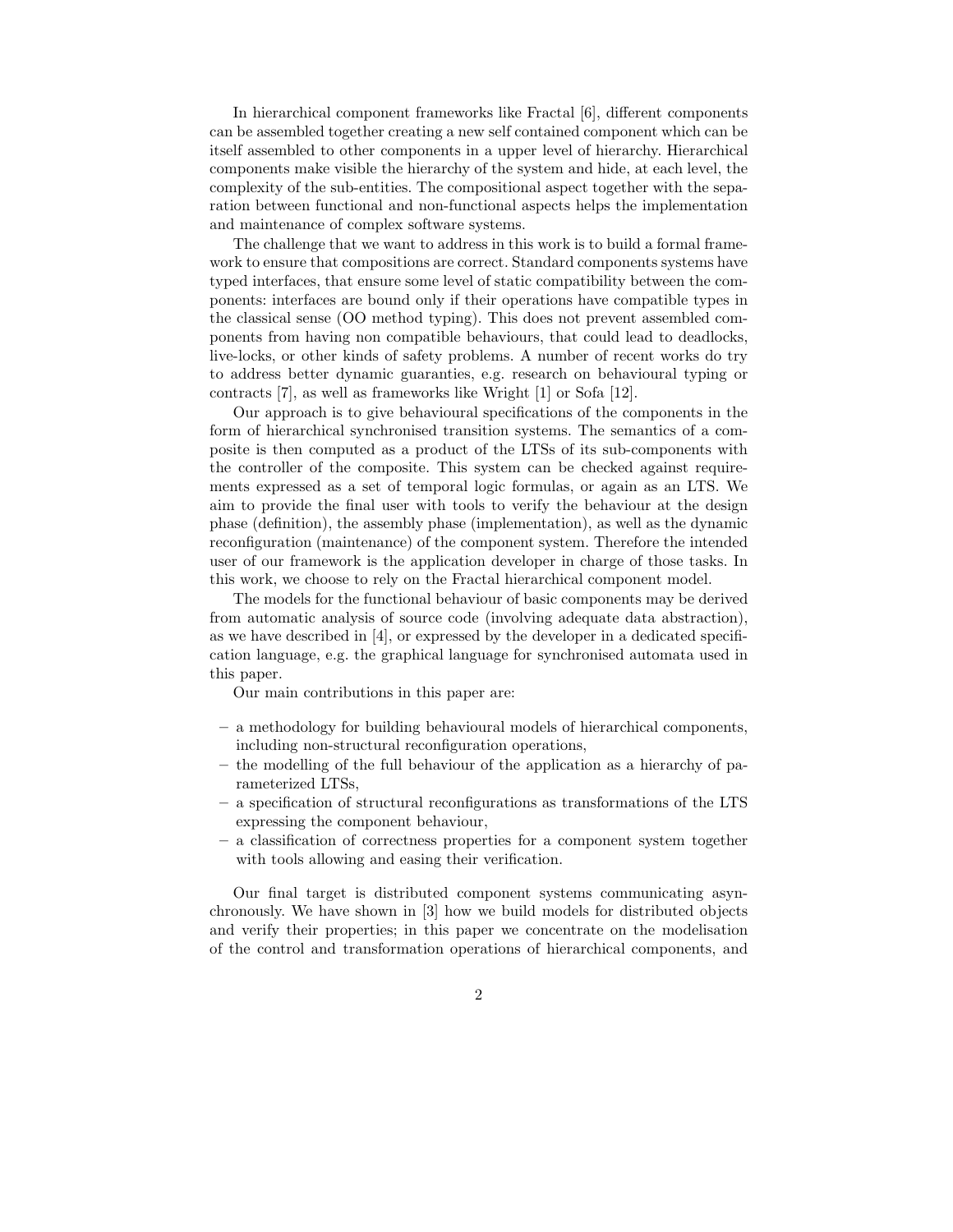we leave for further work the integration with the asynchronous communication semantics. One example of distributed implementation of Fractal is given in [5].

In Section 2 we present the features of Fractal that will be useful for the understanding of this paper, and we introduce a small example that will serve as an illustration for the rest of the paper. Section 3 discusses the notion of correct behaviour. In section 4 we recall the main features of the formal models that we defined in [4]. Section 5 develops, step by step, the formalisation and the behaviour computation of this example, starting with the specification of base components, then building the composite controllers, computing the composite behaviour, specifying errors, dealing with deployment and transformation phases, and finally proving in Section 6 some properties of the assembly.

## **2 The Fractal Component Model**

The Fractal component model provides an homogeneous vision of software systems architecture with a few but well defined concepts such as component, controller, content, interface, binding. It is recursive – components structure is autosimilar at any arbitrary level (hence the name 'Fractal'); it is completely reflexive, i.e., it provides introspection and inter-cession capabilities on components structure.

#### **2.1 Guidelines to Fractal Components**

A Fractal component is formed out of two parts: a *controller* and a *content*. The content of a component is composed of (a finite number of) other components, called *sub-components*, which are under the control of the controller. This allows for hierarchic components, in the sense that components may be nested at any arbitrary level. A component that exposes its content is called a *composite* component. A component that does not expose its content, but at least one control interface, is called a *primitive* component.

The controller of a component can have *external* and *internal* interfaces. A component can interact with its environment through *operations* at its external interfaces, while internal interfaces are accessible only from the component's sub-components.

Interfaces can be of two sorts: *client* and *server*. A server interface can receive methods invocations while a client interface emits methods call. A *functional* interface provides or requires functionalities of a component, while a *control* interface is a server interface that corresponds to a "non functional aspect", such as introspection, configuration or reconfiguration.

A component controller encodes the control behaviour associated with a particular component. Fractal defines three basic (optional) levels of control capabilities for a component: no control at all, introspection, and configuration. Only the latter is of interest to us. At the configuration control level, Fractal proposes four control interfaces: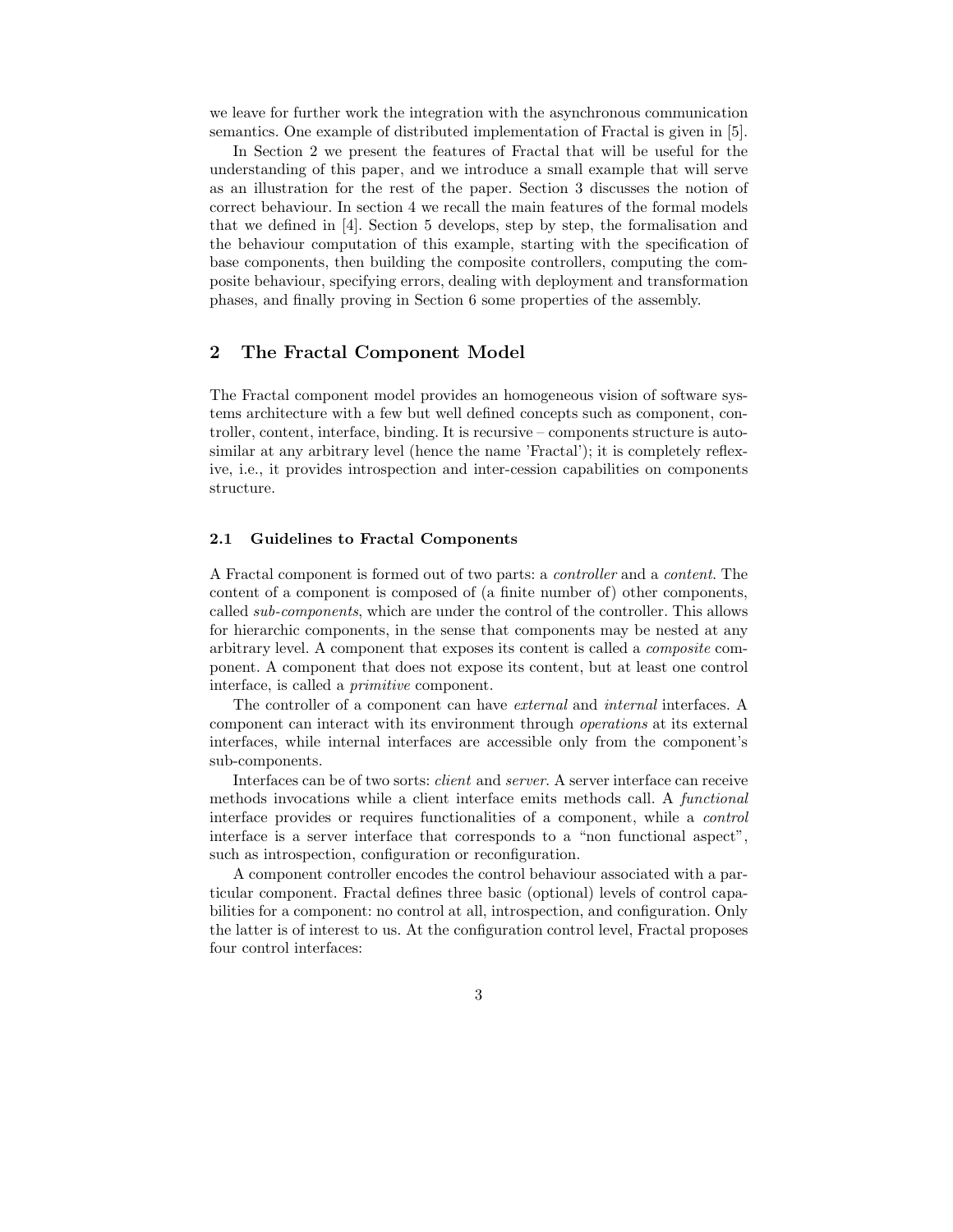- **–** Attribute control: provides operations to get and set attribute values of the component.
- **–** Binding control: provides operations to bind and unbind the component client interfaces.
- **–** Content control: provides operations to add and remove sub-components into/from the component.
- **–** Life cycle control: provides operations to stop and start the component, as well as to get its current status (stopped/started).

The Fractal specification defines a number of constraints on the interplay between functional and non-functional operations. In particular :

- **–** Content and binding control operations are only possible when the component is stopped.
- **–** When started, a component can emit or accept invocations. Note that this does not prevent control operations to throw an error (exception) because of an unstable state.
- **–** When stopped, a component do not emit invocations and must accept invocations through control interfaces ; whether or not an invocation to a functional interface is possible is undefined.

Other features are left unspecified in the Fractal definition, and may be set by a particular Fractal implementation, or left to be specified at user level. For this paper, we make the following choices: (1) the start/stop operations are recursive, i.e. they affect the component and each one of its sub-components; (2) functional operations cannot fire control operations. (3) the controller (membrane) of composites is only a forwarder between external and internal functional interfaces without any other control capability; The last feature implies that there is exactly one internal interface for each external interface of a composite.

#### **2.2 Component System Example**

In this section we introduce a particular component system as an example, which we will use later to better explain our work. Fig. 1 is a graphical view for it.

The example is built from three *primitive* components (**A**, **B** and **Logger**), which are composed in two levels of hierarchy defined by two *composite* components (**C** and **System**). Each component exposes the interfaces for the control operations they support (in our example all the components support life-cycle control operation through the interface  $I_{\text{lf}}$  and binding control operations through the interface  $I_{bc}$ ).

All the functional interfaces in the example are typed either by the type **I**, the type **L**, or the type **R**. We define the type **I** having the operation foo(), the type **L** having the operation log() and the type **R** having the operation reset().

The system is deployed in a bottom-up fashion from the innermost components to the outer component (**System** in our example). At each level of hierarchy a specific deployment is applied. For instance, at the **C** level of hierarchy in Fig. 1 the deployment includes, among others, the binding between the interface <sup>I</sup>c of **A** and the interface  $I_p$  of **B**.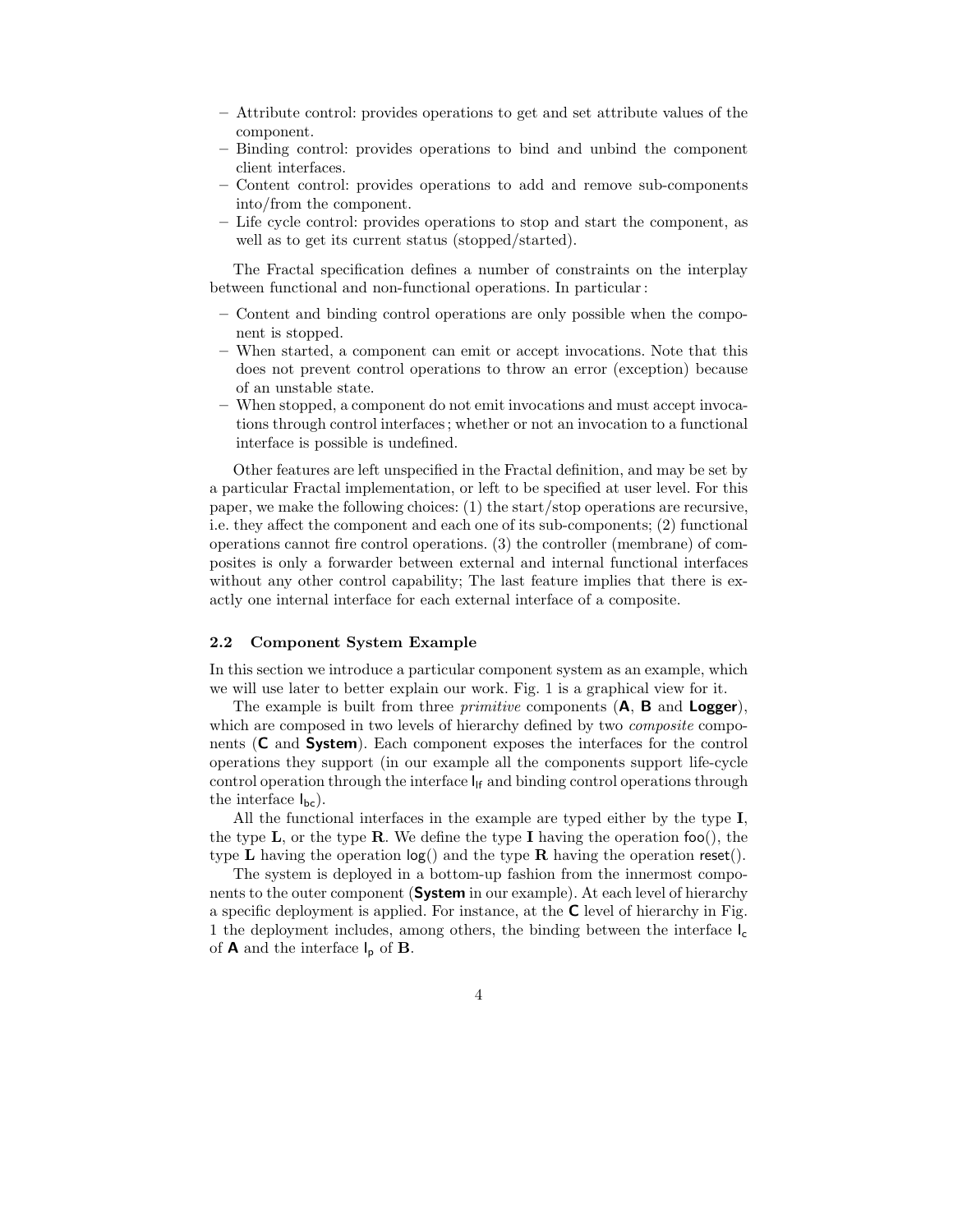

**Fig. 1.** A simple component system

### **3 Defining Correct Behaviour**

Control (i.e., non-functional) operations can introduce changes on the component behaviour. For instance, adding or replacing a sub-component may add features (new actions) to the system. A set of control operations is called a *transformation phase*.

We make the assumption (this is a restriction with respect to the Fractal specification) that no functional operation can fire control operations. Then we are interested in three phases in the components behaviour:

- 1. Deployment: this is the building phase of a component. In this phase the component's content (its sub-components) is defined as well as the initial transformation phase (sequence of control operations), as described usually in the application ADL. The application deployment typically ends with a recursive start operation.
- 2. Running phase: only functional operations occur here.
- 3. Reconfiguration: we distinguish between non-structural reconfigurations (life cycle and binding controls) and structural transformations (adding, removing or updating components).

From these definitions, we discuss the *correctness* of the component system:

- 1. *Initial composition*: "Is the deployed system behaving correctly?". The concept of "correct behaviour" covers the absence of dead-locks and in general safety and liveness properties (common sense properties like not using an unbound required interface, or any user-requirement expressed as a temporal logic property). Ultimately, it could be "Does this implementation respect a pre-defined specification? (with respect to some implementation pre-order)".
- 2. *Reconfiguration* : "After a transformation phase, does the system behave correctly?". This covers both preservation of some properties valid before the transformation, and the satisfaction of a new set of properties, corresponding to features added by the transformation. These proofs must take into account the intricate interplay between functional and non-functional actions during transformation, like the management of the internal state of subcomponents.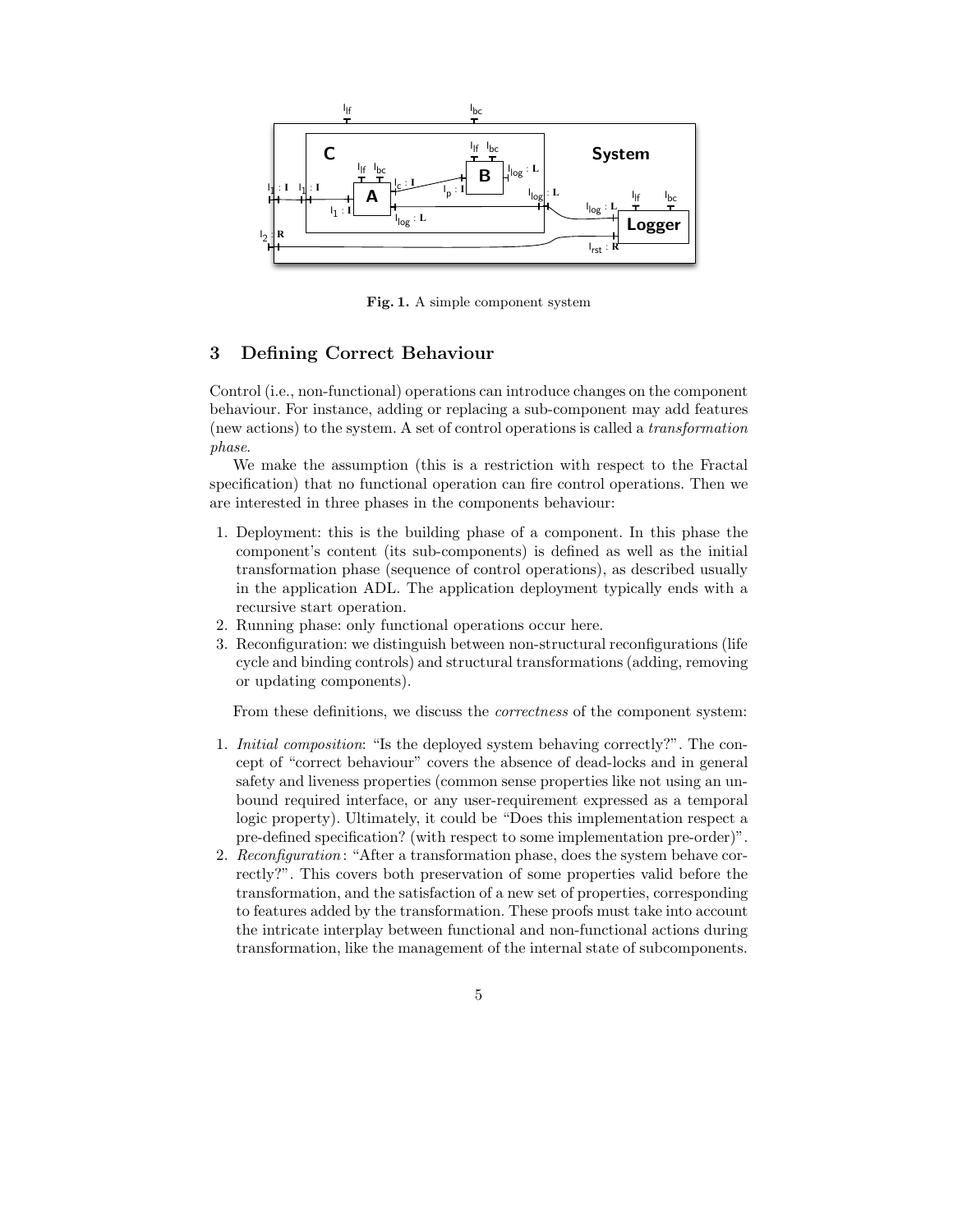For example, one can expect to be able to prove the safety and transparency (from the user point of view) of the replacement of a components by another one.

We want to provide the user with tools that help answer those questions **before** deploying the application or applying a transformation, so he can be confident about the reconfigurations he will apply and therefore, have a reliable system.

## **4 Formalism**

In [4] we have defined a parameterized and hierarchical model for synchronised networks of labelled transition systems. We have shown how this model can be used as an intermediate format to represent the behaviour of distributed Java applications, and check their temporal properties.

Our model is an adaptation of the *symbolic transition graphs with assignment* of [11] into the *synchronisation networks* of [2]: we extend the general notion of Labelled Transition Systems (LTS) and hierarchical networks of communicating systems (synchronisation networks) by adding parameters to the communication events in the spirit of [11].

We model the behaviour of a process as a parameterized Labelled Transition System (pLTS). We use parameters both for encoding data in value passing messages and for manipulating indexed families of processes.

Then we use a parameterized Net to synchronise a finite number of processes. A parameterized Synchronisation Network (pNet) is a form of generalised parallel operator, where each of its arguments is typed by a **Sort** that is the set of its possible observable actions.

The actions to be synchronised between the arguments of the Net are encoded in a *transducer* automaton. A state in the transducer defines a particular set of synchronisations, then a state change in the transducer introduces a new set of synchronisations, i.e. it models a dynamic reconfiguration. A Net with a unique state is called a *static* Net.

Given a finite instantiation of the parameters in the model, we have introduced in [4] an automatic procedure producing a (hierarchical) finite instantiation of the parameterized LTSs and Nets. Having done the instantiation, we can generate the synchronisation product, which is an LTS encoding the full behaviour of the Net when synchronising the actions of its processes as defined in the transducer. Since the synchronisation product is an LTS, it can be used as an argument in a upper Net definition. In other words, we do support hierarchical composition of processes.

Our formalism fits nicely in the components model. The behaviour of a primitive component is a LTS, that can be specified by the developer, or derived from code analysis. For a given composite, its content is the arguments of the Net and its initial bindings are encoded in the initial state of the transducer. The LTS of a composite encodes the functional behaviour of the component but also the control operations that do not change the geometry of the composite, namely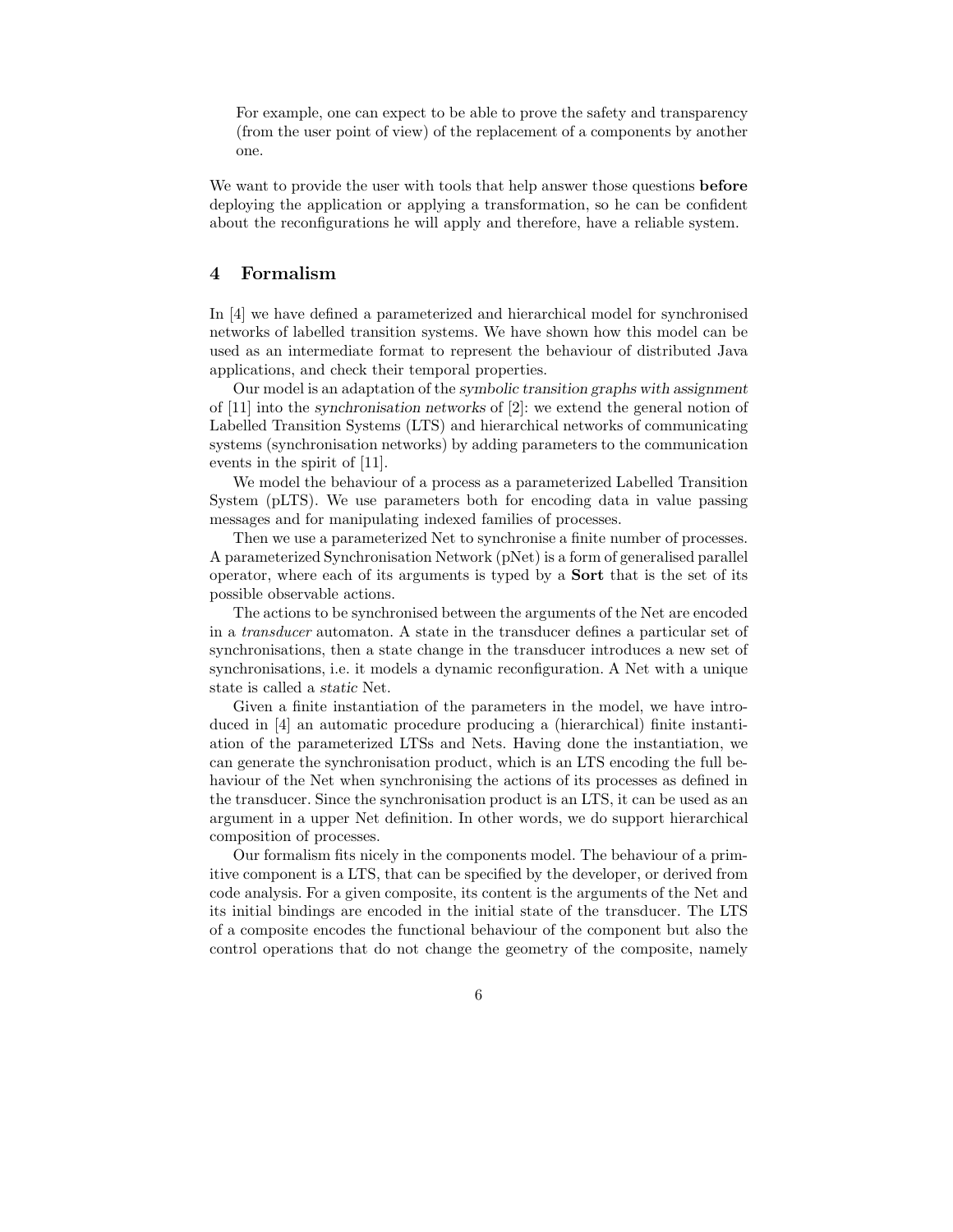start/stop, and bind/unbind operations. In the sequel, we define our transducers using a set of small automata, that we call *controllers*. On this model, we can check all properties during and after the "initial composition", and involving reconfigurations only relying on start, stop, bind, and unbind.

We deal with transformations that change the arity of the Net or the structure of the application (add/remove/update of components) as transformers of the model: starting with a hierarchical model in a given state, we build a new model after a sequence of transformations, in which we maintain the state of the components that were not changed by the transformation. We can then check for the properties (preserved or new) of the reconfigured system.

## **5 Building the Behaviour for the Example**

We start building an automaton for each component encoding both its functional and non-functional (control) behaviours. In this section, we show how we build the controller automata, in a bottom-up fashion, for primitives and for composite components.

To benefit from the compositional properties of our models, we define this construction in the context of a given temporal logic formula, or more generally for a given set of actions that the user wants to observe. Then we shall consider *abstract* automata for a given family of *hidden actions* (renamed as  $\tau$  actions), or conversely for a given family of *visible actions* (all others are hidden), minimised by weak bisimulation at each step of the construction.

In particular, specific models can be constructed to exhibit to check the correct detection of some classes of errors.

#### **5.1 Computing Controller Automata**

We use a general purpose *Controller* as a scheme from which we get instantiations to specific components.

In the general purpose Controller shown in Fig. 2, we have a finite number  $k$  of sub-component automata (**SubCk**), a life-cycle automaton (**LF**), a finite number np of external (**E PInp**) and internal (**I PInp**) provides interface automata, and a finite number nr of external (**E RInr**) and internal (**I RInr**) requires interface automata . Synchronised actions are encoded by links between processes (in the graphics we use an ellipse when more than two actions are synchronised).

To obtain the *Controller* for a component we instantiate the general controller, using the sub-components and interfaces that the component defines. For instance, for the component **C**, the set  $\{SubC^k\}$  becomes  $\{A, B\}$ . Since we build the controller automata in a bottom-up fashion, the controllers of the subcomponents have been already built when we compose them. The automaton encoding the sub-component behaviour is the controller of this sub-components, hiding the internal functional actions that are not specified as visible.

Please remark that this instantiation fixes the set of sub-components and internal/external interfaces. The resulting pNet is still parameterized, and its actions contain variables for value-passing and for reference-passing.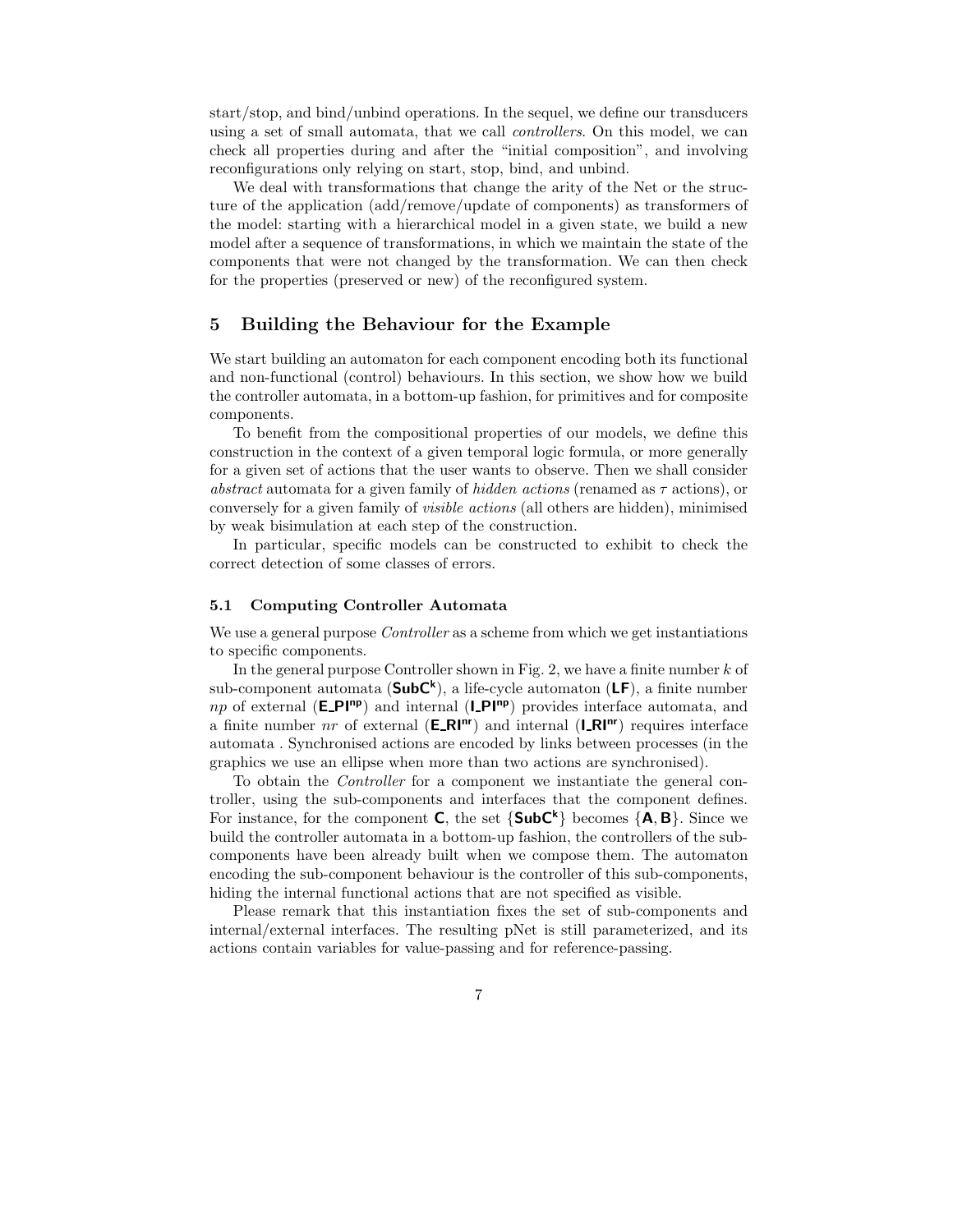

**Fig. 2.** General purpose Controller

For a primitive component, the set {**SubCk**} is reduced to a single automaton which encodes its functional behaviour; the set of internal interfaces ({**<sup>I</sup> PInp**} and {**<sup>I</sup> RInr**}) is empty. The functional behaviour automaton encodes calls and receptions of methods on the component interfaces (in addition to internal actions). Whether it is obtained by source analysis or given by the user is outside the scope of this paper.

Because of space restrictions we only present the controller for component **A** which is the product of the 5 LTSs composing the pNet shown in Fig. 3. The controller for the composite component **C** is displayed in annexe A. The full version of this paper is available at http://www-sop.inria.fr/oasis/Vercors/.

In Fig. 3, <sup>I</sup>ext<sup>∗</sup> are variables encoding the set of external interfaces to which the interfaces of **A** can potentially be bound. This set is instantiated at the next level of hierarchy by type matching analysis (conditions **cond1**, **cond2** and **cond3** in the general controller). For instance when building the controller of **C**, the variable  $I_{ext1}$  in the figure becomes the set  $\{B.I_P\}$ .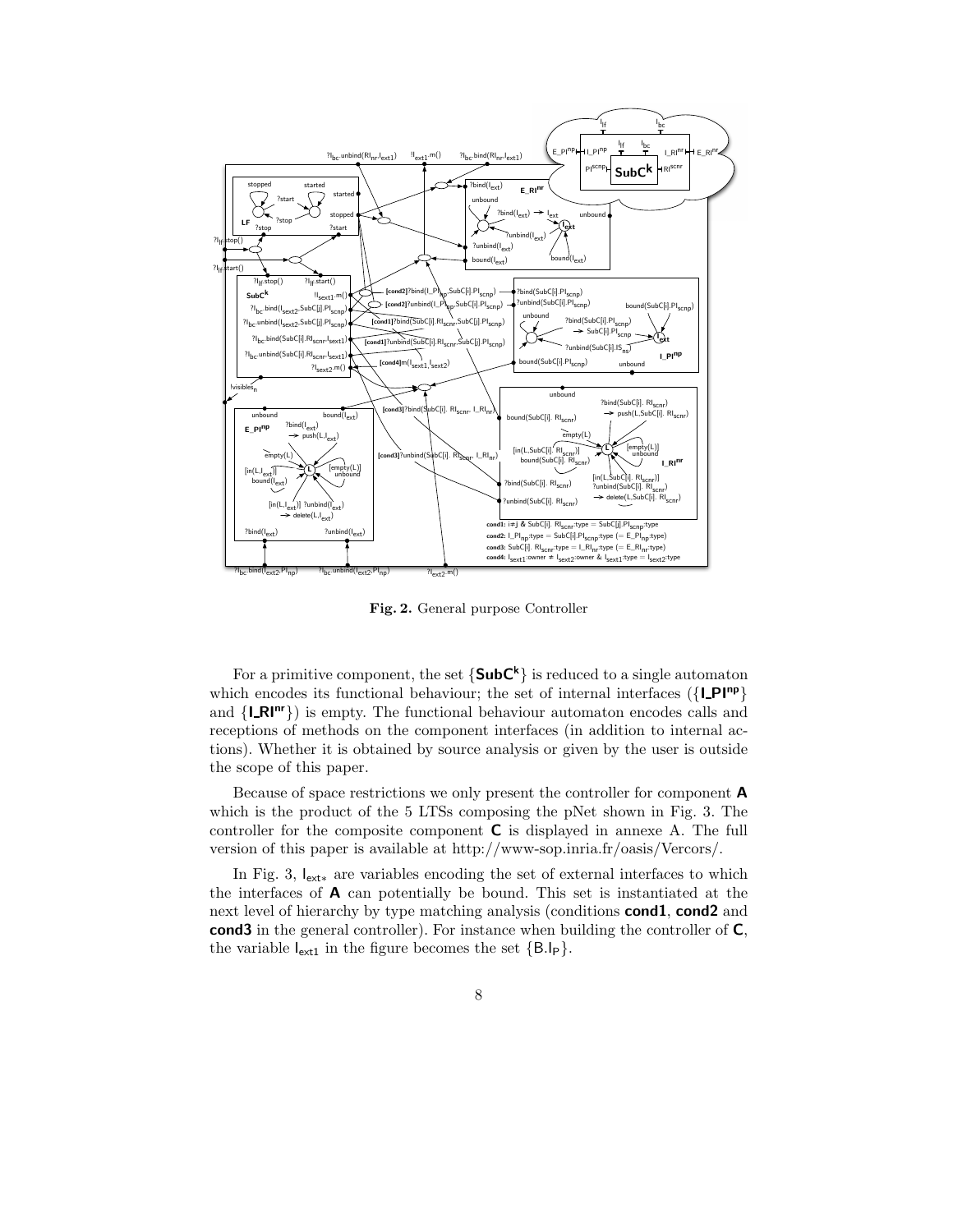

**Fig. 3.** Controller for **<sup>A</sup>**

In addition, the controller pieces in Fig. 3 include some of the constraints introduced in Section 2, e.g. that the bindings of requires interfaces are only possible when the component is stopped or that calls to requires interfaces are only possible when these interfaces are bound.

## **5.2 Detecting Errors**

We can introduce in our model the detection of common sense errors (undesired behaviours) introduced in Section 3. For instance, by triggering an **ERROR UNBOUND** message upon a call to the operations of the interface  $I_{log}$ when it is unbound, we can detect the erroneous uses of the  $I<sub>log</sub>$  interface. This is shown in Fig. 4.

In addition to common sense errors, others undesired behaviours are directly or intrinsically defined in the Fractal specification. In order to keep simplicity and clarity during our guided example, we will consider only the error consisting in calling an operation on an unbound interface.

#### **5.3 Species of Temporal Properties**

All the temporal properties (that do not involve a structural transformation) can be expressed and verified directly on the controller automaton of a component, or of the whole application. Yet, it is possible to define classes of properties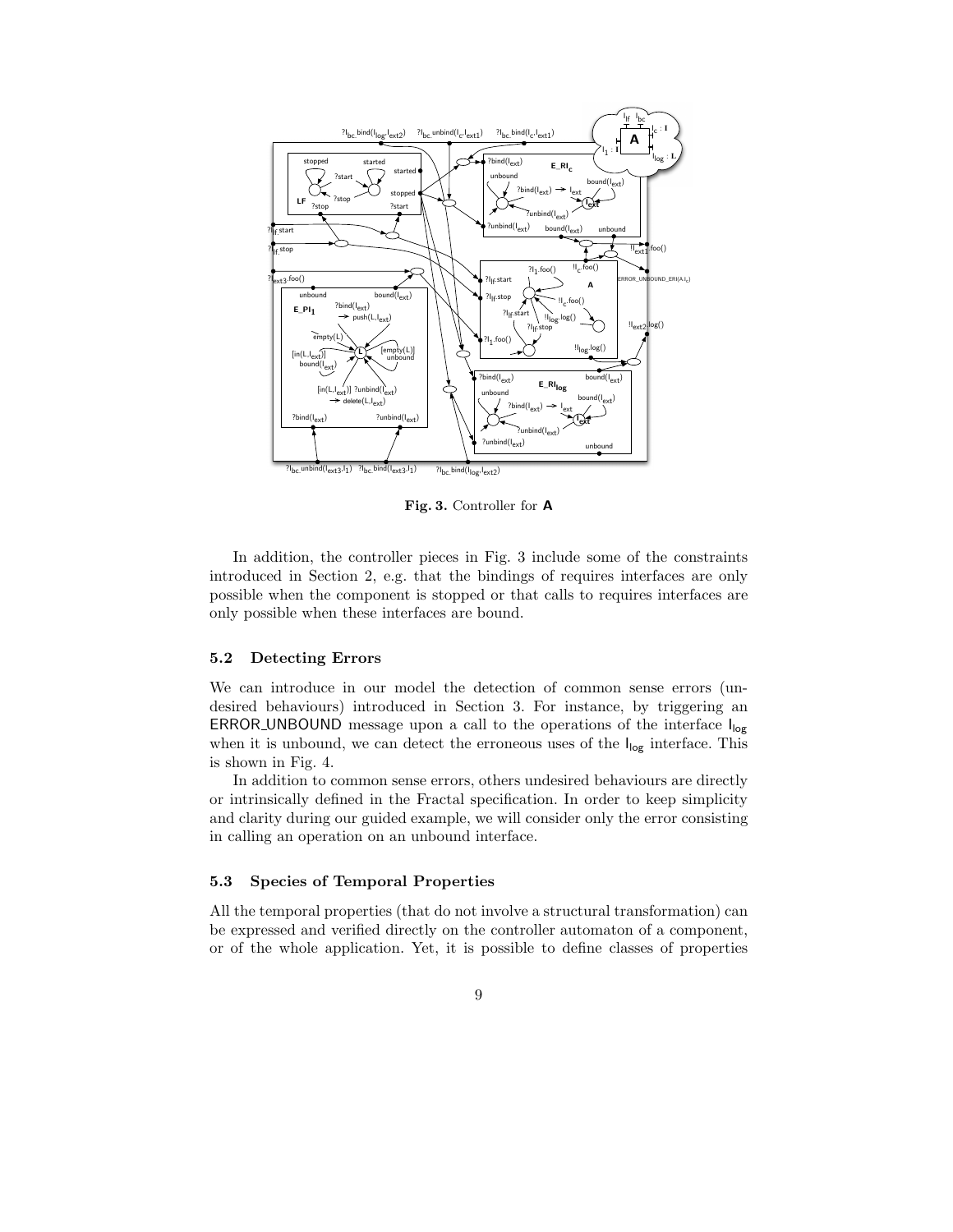

**Fig. 4.** Zoom into the **<sup>A</sup>** controller detecting errors

that can be checked on smaller systems, avoiding to build the global state-space. This section identifies abstractions and tools allowing to verify some specific categories of properties.

For a component **C** (including the full application itself), let us call  $O_F$  the set of external functional operations,  $O_E$  the set of observable errors,  $O_I$  the set of internal actions chosen to be observable. Then we define the set of deployment action as  $\mathbf{O}_D = \neg(\mathbf{O}_F \cup \mathbf{O}_E \cup \mathbf{O}_I).$ 

**Deployment** As we mention in Section 2.2, a system is deployed in a bottomup fashion in the component hierarchy. At each node (composite component) of the system a specific deployment is applied.

This deployment is defined by the user ; e.g. in Fractal, the bindings for the sub-components of a composite, can be given using its ADL. The deployment is a sequence of internal control operations of the composite, possibly interleaved with functional operations, and terminating with a distinguished successful state  $\sqrt{ }$ . In our example (Fig. 1):

$$
\underbrace{\text{SVD}}_{\text{1bind}(A.I_c,B.I_p)}\underbrace{\text{SVD}}_{\text{2nd}(A.I_{log}.I_{log})}\underbrace{\text{SVD}}_{\text{3nd}(I_1,A.I_1)}\underbrace{\text{SVD}}_{\text{4nd}(I_1,A.I_1)}\underbrace{\text{SVD}}_{\text{4nd}(I_2,A.I_2)}.
$$

**Fig. 5.** Deployment automaton for **<sup>C</sup>**

The interplay between the building of all components of the application, and their start operations (that are usually applied recursively after building) may be quite complex and error-prone. So it may be useful for the developer to check, independently, that the deployment (possibly without start) of each component succeeds, and that the global deployment, including start operations, is also successful. This will be checked on the synchronisation of the component controllers with their respective deployment automata.

**Functional behaviour** A functional property is a property concerning only functional actions, or more precisely properties of a system after correct deploy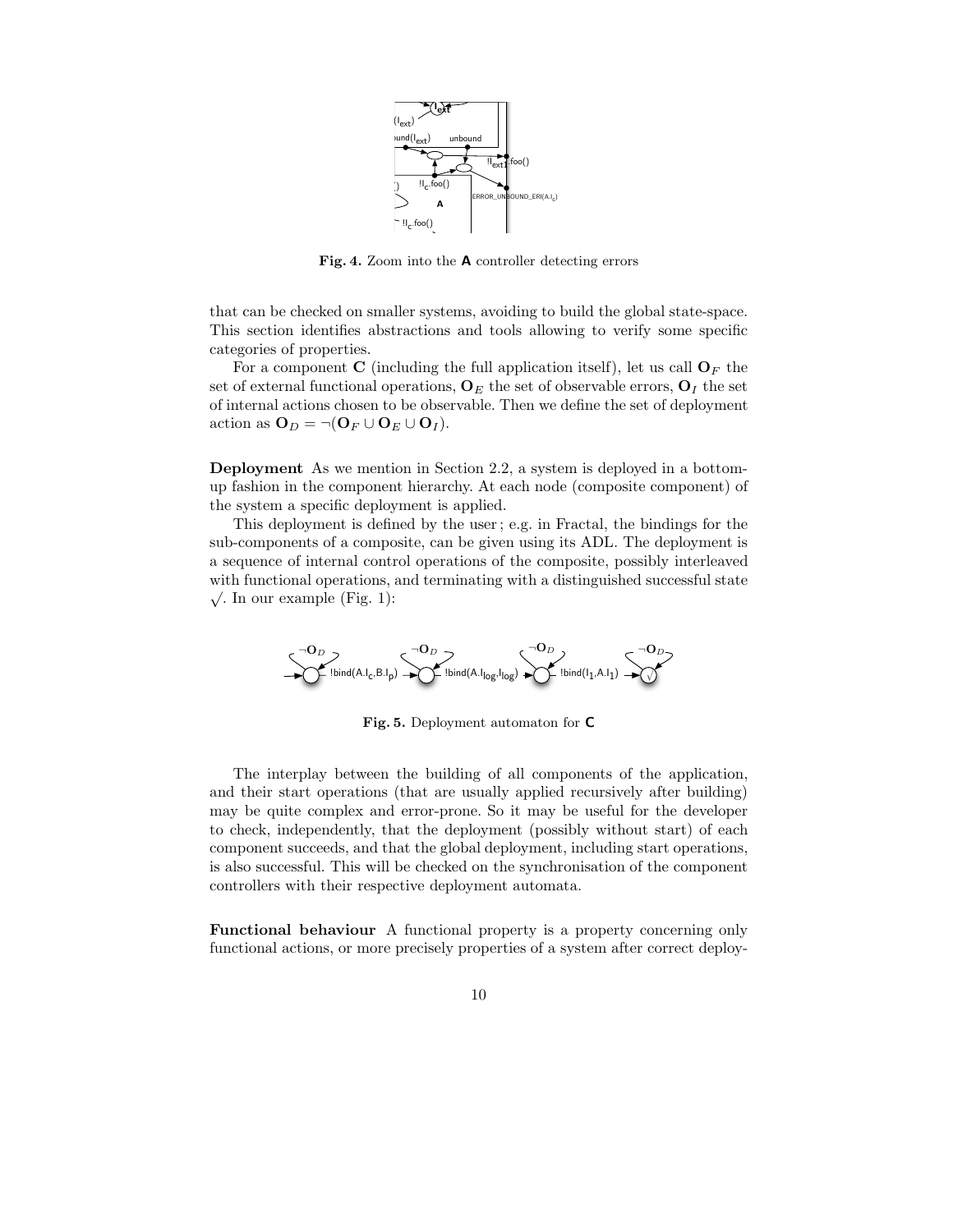ment, on a system in which we forbid any subsequent control action. This kind of formulas can be model-checked on a controller automaton for which we already have proved correct deployment, and in which we build only the relevant part of the behaviour, either by an had-hoc construction algorithm, or using on-the-fly techniques.

Functional behaviour properties are useful for component systems that do not perform any reconfiguration or for which non-functional actions have a transparent behaviour regarding functional aspects, i.e. non-functional actions commute with functional ones.

**Non-structural Reconfiguration** Non-structural reconfiguration, i.e. involving only bind, unbind, start and stop operations, can be dealt with directly on the controller automaton. Indeed, the interleaving between functional and non-functional actions may have consequences on the state of the system ; we cannot provide any general abstraction fitting with this case that could reduce the complexity of the model construction for this class of properties.

**Structural Transformations** *Remove*, *add* and *update* are the main control operations that modify the content of a composite. The first remark is that there is no hope to encode all possible future transformations in the model. Then, technically, *add* and *remove* operations change the arity of the enclosing Net, so they cannot be modelled as transducer transitions. Instead we model the structural transformation operations as functions transforming the whole hierarchical model of the application ; each elementary structural change affects a single Net or LTS in the model.

Update could be expressed as a sequence *unbind\*;remove;add;bind\**, but this would lead both to less efficient implementations and to more complex model constructions and proofs: we are interested in expressing full sequences of transformations, that preserve properties of the system, while elementary transformations usually don't.

The main difficulty with structural reconfigurations is that one wants to keep the rest of the system in the same state. A large application should not be stopped when updating or adding a specific sub-component, and the state of a replaced component itself should be preserved whenever possible. The framework ensures minimum conditions before replacements (in terms of stopped/unbound state), but we have to assume that the developer will specify which data from the replaced components are to be saved, and how this data will be mapped in the new component.

In our formalism, this tree transformation and state transfer is expressed on the hierarchical pNets, as the following sequence of steps :

- **–** build the new hierarchical pNet, by replacement of the transformed part; call  $\mathcal{S}'$  the semantics of this new system;
- **–** define a mapping between actions in the original and the new systems, based on a user-defined mapping between the action names and parameters in the replaced component;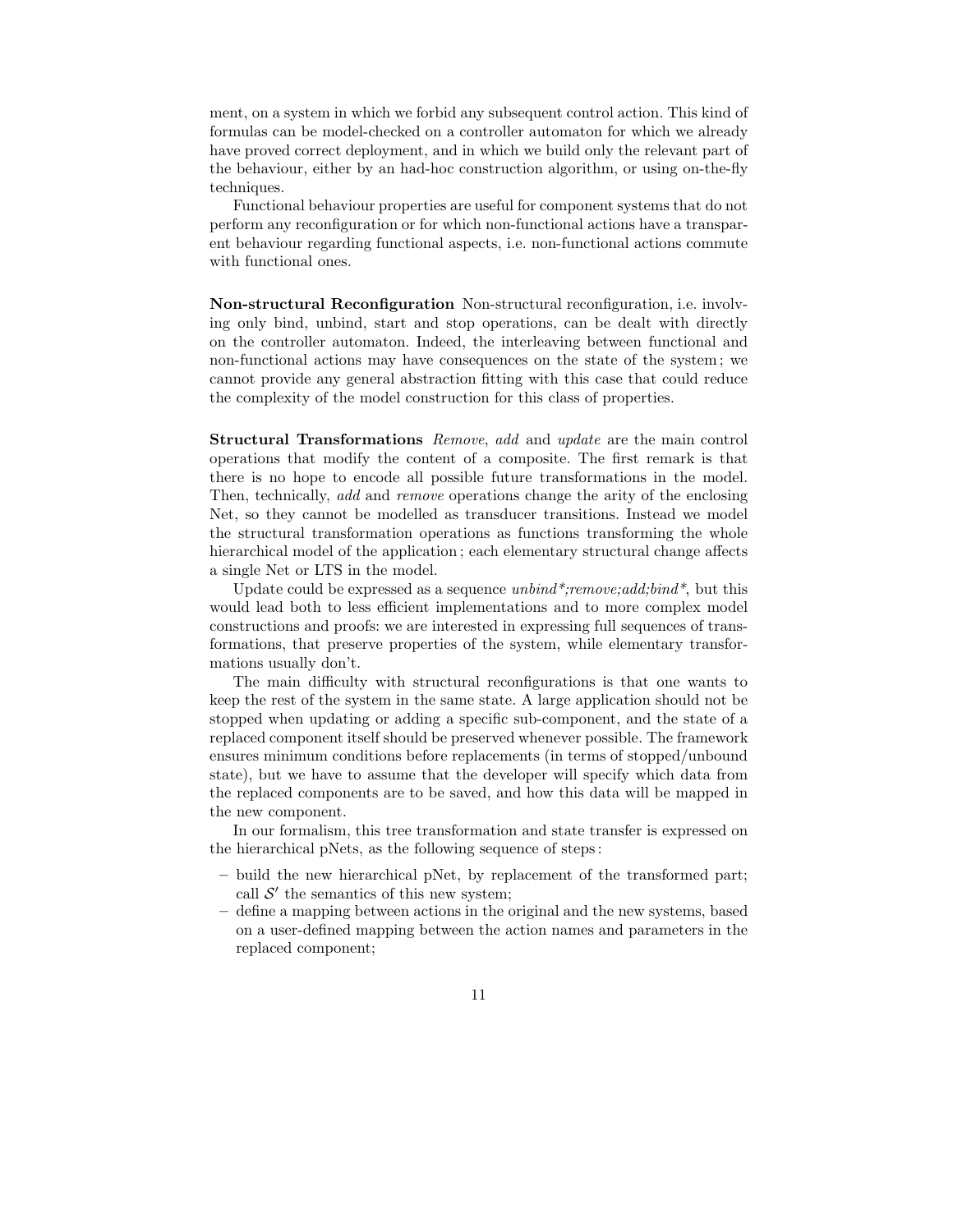- **–** identify the set T of states on the initial system where the transformation is possible;
- **–** build a synchronised product of the old and new system, using the mapping of old to new actions, and adding in each state of  $\mathcal T$  a transition  $\stackrel{t}{\rightarrow}$  encoding the transformation; we call  $\mathcal{T}'$  the image of  $\stackrel{t}{\to}$  in this product;
- $-$  finally obtain the controller automaton of the transformed system,  $A'$  defined by: the set of initial states of  $\mathcal{A}'$  is  $\mathcal{T}'$ , the states and the transitions of  $\mathcal{A}'$ are those of  $\mathcal{S}'$  reachable from  $\mathcal{T}'$ .

The actions mapping will eventually be defined in terms of the source language of the application, but this is out of the scope of this paper.

## **6 Proving Properties**

In our tools, we use the modal  $\mu$ -calculus as a powerful internal language for logic formulas. For this paper, we prefer to use an Action-based Computation Tree Logics (ACTL, see e.g. [8]), that may be more suitable for a human reader.

1. **Deployment**: We want at first to verify that the deployment for a component is always successful. This is done by proving the ACTL formula  $[true] \sqrt{}$ √ (1) (all paths lead to success)

in the synchronisation product between the component controller and its deployment. This formula is true for the deployment in Fig. 5.

A second property we would like to verify is the absence of error during the deployment. This is done by proving the formula  $\mathbf{EF}_{\neg \mathbf{O}_E} < \mathbf{O}_E > false$  (2)

in the synchronisation product between the component controller and its deployment. This property is also true for the deployment in Fig. 5. However, in a scenario very reasonable, let's suppose the user starts the component **C** at the end of the deploy (which means to add a !start transition before the state  $\sqrt{\ }$ ). Under this scenario the property is not true anymore (even though the deployment is possible), and the model-checking tool give us the counter-example shown in Fig. 6

$$
\begin{array}{c}\n\hline\n\end{array}\n\qquad \qquad \text{bind}(A.I_C,B.I_p) \begin{array}{c}\n\hline\n\end{array}\n\qquad\n\begin{array}{c}\n\hline\n\end{array}\n\qquad\n\begin{array}{c}\n\hline\n\end{array}\n\qquad\n\begin{array}{c}\n\hline\n\end{array}\n\qquad\n\begin{array}{c}\n\hline\n\end{array}\n\qquad\n\begin{array}{c}\n\hline\n\end{array}\n\qquad\n\begin{array}{c}\n\hline\n\end{array}\n\qquad\n\begin{array}{c}\n\hline\n\end{array}\n\qquad\n\begin{array}{c}\n\hline\n\end{array}\n\qquad\n\begin{array}{c}\n\hline\n\end{array}\n\qquad\n\begin{array}{c}\n\hline\n\end{array}\n\qquad\n\begin{array}{c}\n\hline\n\end{array}\n\qquad\n\begin{array}{c}\n\hline\n\end{array}\n\qquad\n\begin{array}{c}\n\hline\n\end{array}\n\qquad\n\begin{array}{c}\n\hline\n\end{array}\n\qquad\n\begin{array}{c}\n\hline\n\end{array}\n\qquad\n\begin{array}{c}\n\hline\n\end{array}\n\qquad\n\begin{array}{c}\n\hline\n\end{array}\n\qquad\n\begin{array}{c}\n\hline\n\end{array}\n\qquad\n\begin{array}{c}\n\hline\n\end{array}\n\qquad\n\begin{array}{c}\n\hline\n\end{array}\n\qquad\n\begin{array}{c}\n\hline\n\end{array}\n\qquad\n\begin{array}{c}\n\hline\n\end{array}\n\qquad\n\begin{array}{c}\n\hline\n\end{array}\n\qquad\n\begin{array}{c}\n\hline\n\end{array}\n\qquad\n\begin{array}{c}\n\hline\n\end{array}\n\qquad\n\begin{array}{c}\n\hline\n\end{array}\n\qquad\n\begin{array}{c}\n\hline\n\end{array}\n\qquad\n\begin{array}{c}\n\hline\n\end{array}\n\qquad\n\begin{array}{c}\n\hline\n\end{array}\n\qquad\n\begin{array}{c}\n\hline\n\end{array}\n\qquad\n\begin{array}{c}\n\hline\n\end{array}\n\qquad\n\begin{array}{c}\n\hline\n\end{array}\n\q
$$

**Fig. 6.** Diagnostic path

The error is because the required interface  $\mathsf{C}.\mathsf{I}_{\mathsf{log}}$  may be used before it is bound, which in fact is true since the interface  $I_{\text{log}}$  of **C** will be bound at the next level of hierarchy (when deploying **System**). This example also shows us the importance of the hierarchical behaviour of start and stop.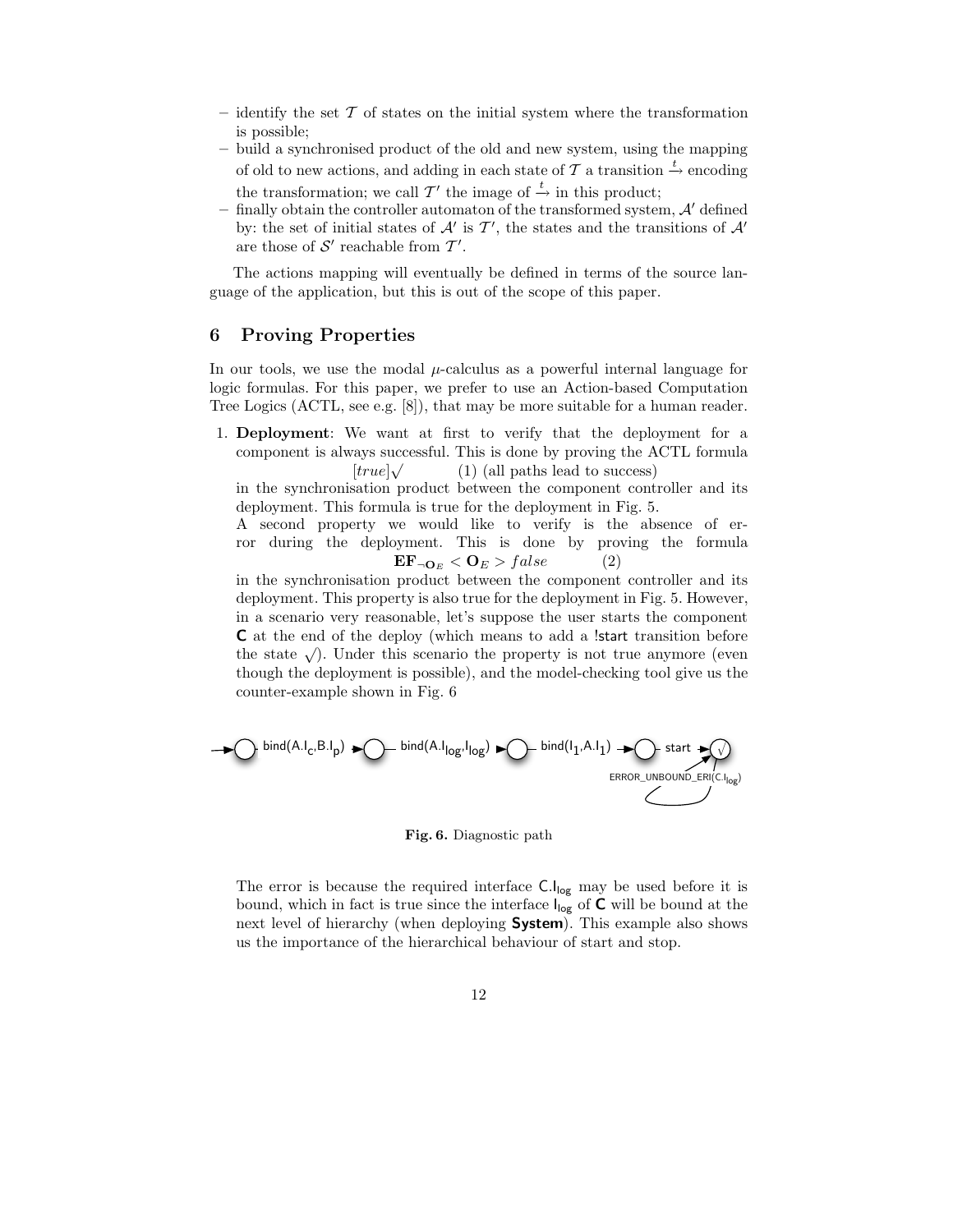2. **Functional behaviour**: We would like to verify the absence of errors during a running phase, i.e. the absence of errors after the deploy until a new reconfiguration phase. If  $O<sub>E</sub>$  is the set of observable errors and  $O_D$  is set of observable control operations, then we can verify the property in **System** by proving the ACTL formula:  $\mathbf{A}[true] \sqrt{\mathbf{A}\mathbf{G}_{\neg \mathbf{O}_D}[\mathbf{O}_E]} false$  (3)

is true in its controller. The proof is successful for **System**.

3. **Transformation**: Suppose we do, during the application running-phase, an update of the sub-component **B** in **C** by a component **B2**. **B2** has a similar behaviour than **B**, but in addition it logs the calls to its  $I_p$  interface using its  $I_{\text{log}}$  interface. When we prove formula (3), it becomes false in this updated system, and the tool gives us a path containing the action ERROR UNBOUND ERI(B2.log). This is because in the initial deployment of the system, we did not bind the interface  $I_{\text{log}}$  of **B**. Since **B** did not use its interface  $I<sub>log</sub>$ , the composition did not produced an undesired behaviour. However, the new  $B2$  uses its  $I<sub>log</sub>$  interface, and so it produces the error. So the update of **B** by **B2** should be followed by a binding of its  $I_{\text{log}}$  interface. This example, likely to happen in real systems, shows the necessity of formal tools of verification for checking reconfiguration requirements.

If after the update and before starting the system, we bind the interface  $I_{\text{log}}$ of **B2** to the internal interface  $I_{\text{log}}$  of **C**, then the property is preserved.

## **7 Related Work**

Most component frameworks available today only have tools for checking the static type compatibility of interfaces. Work on behaviour compatibility is quite recent, and not yet available on industrial plate-forms. We mention here research works and tools that may be the closest to our approach.

Wright [1] was an early proposal for specifying the behaviours of components in an Architecture Description Language (ADL). They use connectors similar to our Nets, that define the possible interactions between a set of roles (specification of sub-components). The behaviours of roles is specified in CSP, and they have a notion of compatibility based on a variant of CSP's refinement pre-order that ensures the absence of deadlock.

Darwin [10] is an Architecture Description Language, in which a distributed program is represented as a hierarchical composition of subsystems, with interacting processes at the leaves of the hierarchy. The behaviours are specified and computed in a way similar to ours, including weak bisimulation minimisation during the bottom-up construction. Verification of safety and liveness properties, specified in terms of finite-state automata, is done by the Tracta tool. The main difference with our approach is that Darwin expresses only the functional operations of the components, and does not support system reconfiguration.

Sofa [12] defines a hierarchical component system. At each level of hierarchy, a *frame protocol* specifies the external behaviour of the component, while a *architecture protocol* describes an implementation capturing also the internal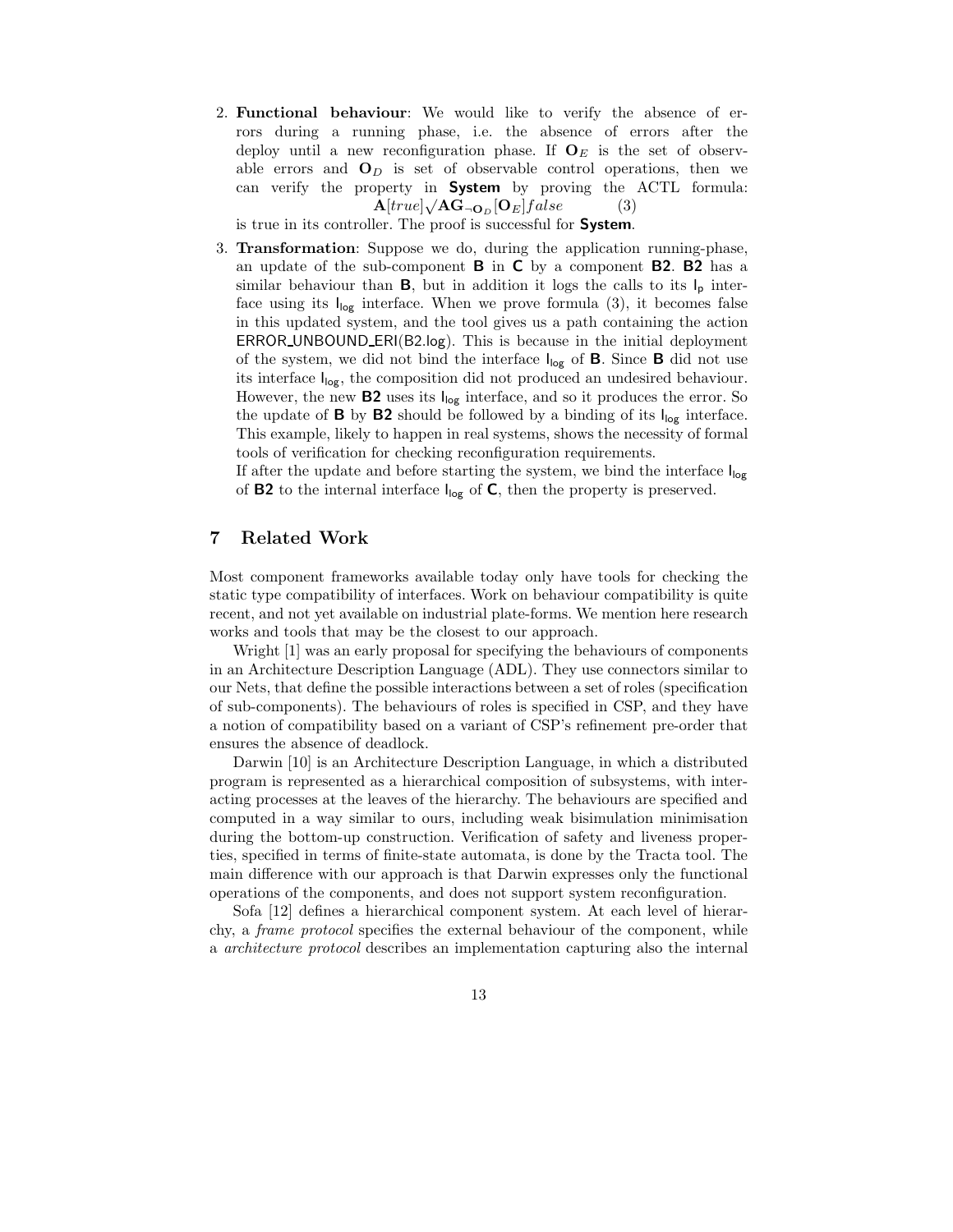synchronisation between its sub-components. The architecture protocol can be automatically generated from the frame protocols of its sub-components. The behaviours are expressed as regular expressions, and the substitutability of components is based on trace language inclusion, though it is yet unclear how to compare with our bisimulation-based semantics. One specificity of Sofa is its sophisticated mechanism for detecting and reporting errors. They also have a syntax for expressing asynchronous operations, for which the emission of a method call and the return of its result may be interleaved with other events.

A quite different approach is advocated by Carrez, Fantechi and Najm in [7]. They propose a (non-hierarchical) component model in which interfaces are given a behavioural type expressed in a kind of modal process algebra. Then, they define the *sound assembly* of components as the conjunction of compliance of components to their interface (contracts), and compatibility between interfaces. The type language definition ensures that the compatibility is decidable and can be computed efficiently. Unfortunately, the compliance relation is more complex, and may even require theorem-proving techniques, but only needs to be guarantied once for a given component.

## **8 Discussion and Conclusion**

This paper provides methods and tools allowing the user to prove the correctness of the behaviour of hierarchical components. One of our main contributions is the specification of the behaviour of non-functional aspects, and the hierarchical building of LTSs modelling the behaviour of the system of components. Our approach rely on the definition of a generic controller allowing (once instantiated) to encode the whole behaviour of any component except non-structural reconfiguration. Then a component behaviour is obtained by synchronisation product of the LTSs expressing the behaviour of its content and the control behaviour associated to its interfaces. Structural (dynamic) reconfiguration is handled by a LTS transformation. The tools provided to the user include:

- **–** a controller automaton allowing to prove general properties on the behaviour of a component provided no structural reconfiguration is considered;
- **–** an error detection: firing of error messages upon common sense errors can automatically be added; then, for example, the user may prove the absence of such messages in order to assert the correctness of the application;
- **–** a set of hiding mechanisms in order to facilitate the proof of usual species of temporal properties;
- **–** modelling of structural reconfigurations as transformations of the application model, thus allowing to reason about the most general components reconfigurations.

We have developed a tool in Java that automatically and incrementally generates the synchronisation files for a component system from its description, and we use the CADP[9] tool set to calculate the synchronisation product, minimise the systems, and model-check the formulas.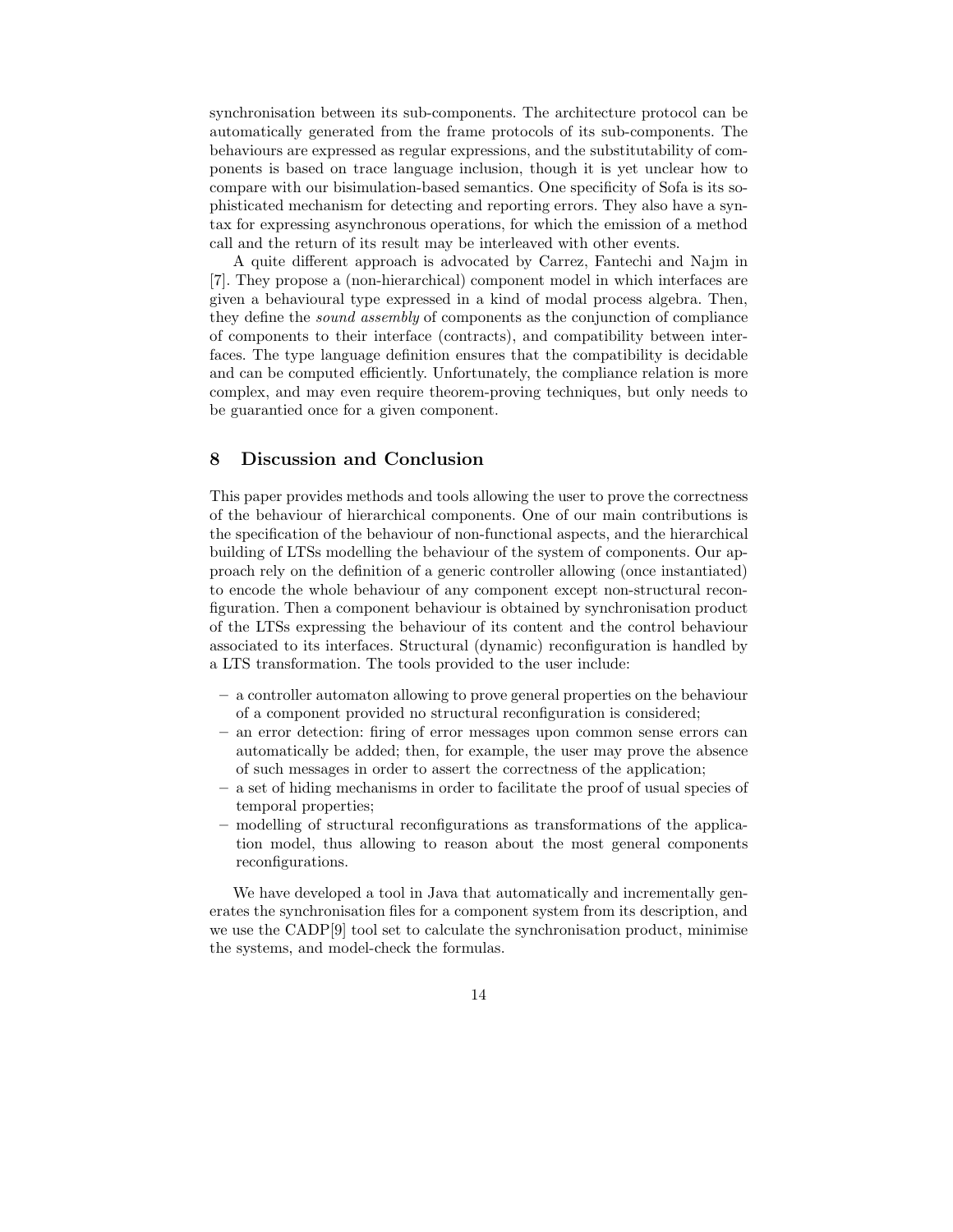A promising perspective is to extend this framework in order to specify and verify the behaviour of asynchronous distributed components. Such a work would benefit from our previous experience in specification of asynchronous communicating objects [3], and consist in extending and adapting the notion of asynchronous method calls, request queues, etc.

Finally, many approaches are being developed to cover the right composition of components considering their functional aspects. One of the strongest advantage of using components is the separation of concerns from the user point of view. However, when coming to behavioural verification, one still needs to take into account the inter-play between functional and non-functional aspects, at least for existing component models. The main contribution of this paper is to encode the deployment and reconfigurations as part of the behaviour of the system, and thus verify the behaviour of the whole component system.

## **References**

- 1. R. Allen and D. Garlan. A formal basis for architectural connection. *ACM Transactions on Software Engineering and Methodology*, July 1997.
- 2. A. Arnold. *Finite transition systems. Semantics of communicating sytems*. Prentice-Hall, 1994.
- 3. I. Attali, T. Barros, and E. Madelaine. Formalisation and proofs of the chilean electronic invoices system. In *XXIV International Conference of the Chilean Computer Science Society (SCCC 2004)*, pages 14–25, Arica, Chili, November 2004. IEEE Computer Society.
- 4. T. Barros, R. Boulifa, and E. Madelaine. Parameterized models for distributed java objects. In *Forte'04 conference*, Madrid, 2004. LNCS 3235, Spinger Verlag.
- 5. Francoise Baude, Denis Caromel, and Matthieu Morel. From distributed objects to hierarchical grid components. In *International Symposium on Distributed Objects and Applications (DOA), Catania, Sicily, Italy, 3-7 November*. LNCS, 2003.
- 6. E. Bruneton, T. Coupaye, and J. Stefani. Recursive and dynamic software composition with sharing. Proceedings of the 7th ECOOP International Workshop on Component-Oriented Programming (WCOP'02), June 2002.
- 7. A. Fantechi C. Carrez and E. Najm. Behavioural contracts for a sound assembly of components. In Springer-Verlag, editor, *in proceedings of FORTE'03*, volume LNCS 2767, November 2003.
- 8. R. De Nicola and F.W. Vaandrager. Action versus state based logics for transition systems. In I. Guessarian, editor, *Semantics of Systems of Concurrent Processes, LITP Spring School on Theoretical Computer Science*, volume 469 of *LNCS*, La Roche Posay, France, 1990. Springer.
- 9. H. Garavel, F. Lang, and R. Mateescu. An overview of CADP 2001. *European Association for Software Science and Technology (EASST) Newsletter*, 4:13–24, August 2002.
- 10. D. Giannakopoulou, J. Kramer, and S. Chi Cheung. Behaviour analysis of distributed systems using the tracta approach. *Automated Software Engg.*, 6(1):7–35, 1999.
- 11. H. Lin. Symbolic transition graph with assignment. In U. Montanari and V. Sassone, editors, *CONCUR '96*, Pisa, Italy, 26–29 August 1996. LNCS 1119.
- 12. F. Plasil and S. Visnovsky. Behavior protocols for software components. *IEEE Transactions on Software Engineering*, 28(11), nov 2002.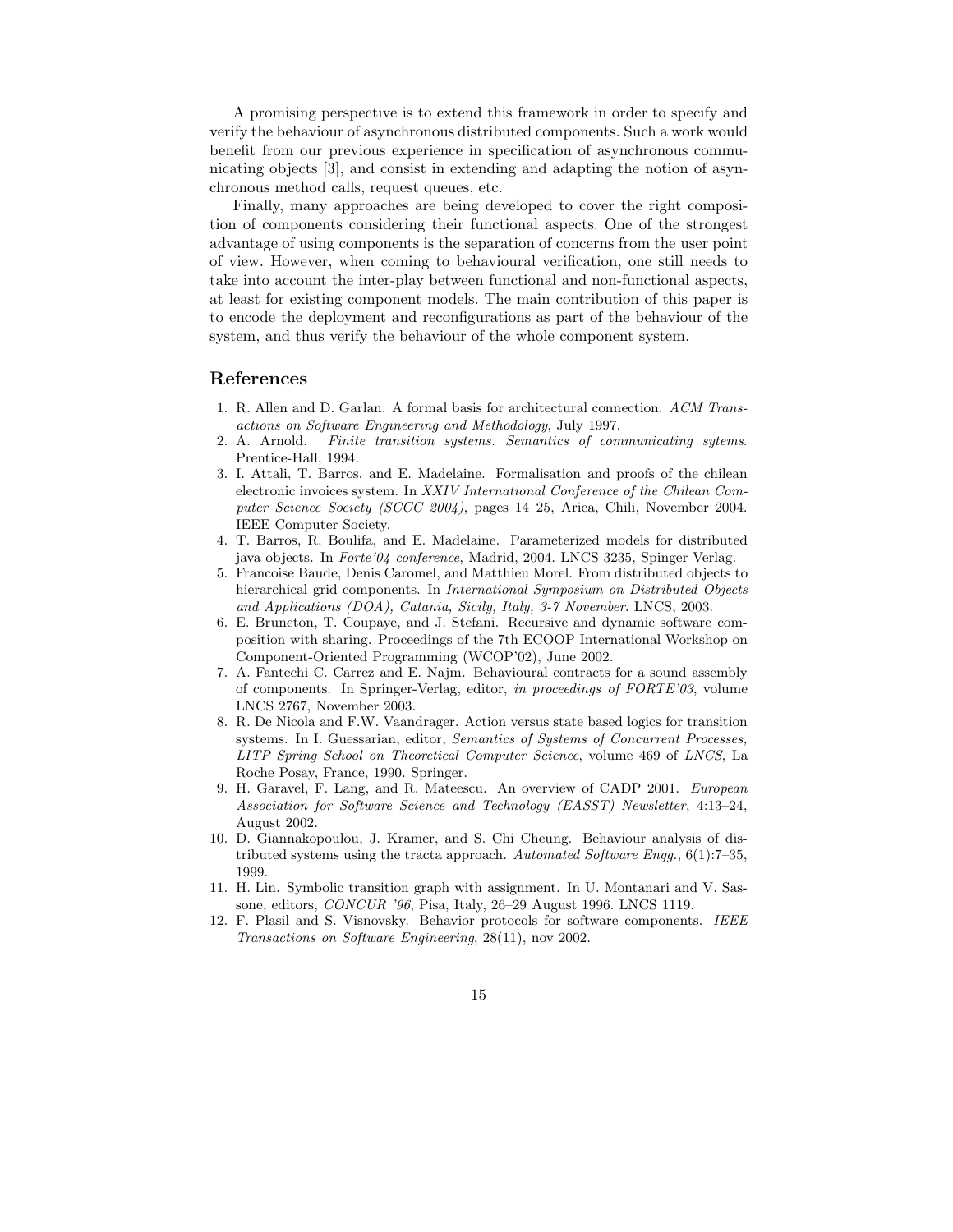## **A Appendix: C Controller**

The controller for the composite **C** is the synchronisation product of the 7 LTLs composing the Net in Fig. 7. We distinguish in the figure the internal control operations, which are labelled inside the controller Net (e.g. ?bind( $A.I<sub>log</sub>, I<sub>log</sub>$ )), from the external control operations, which are in the edge of the Net (e.g.  $?I_{bc}$ bind( $I_{ext2}, I_1$ )). The internal control operations are those used during the deployment of the component, while the external control operation are used during the deployment of the next level of hierarchy. Since the start/stop operations are hierarchical, they appear twice, both as internal and as external control operations.

At this level of hierarchy, the variables  $I_{\text{ext}*}$  in the controller of **A** (Fig. 3) have been instantiated:  $I_{ext1}$  becomes  ${B.I_p}$ ,  $I_{ext2}$  becomes  ${C.I_{log}}$  and  $I_{ext3}$  becomes  ${C.I_1}.$ 

Similarly to the primitive components, we can see in the figure some constraints in the control operations, such as that the binding between the internal interface  $I_1$  of **C** and the external provides interface  $I_1$  of **A**, encoded by ?bind( $I_1$ , A. $I_1$ ) is possible only when the composite **C** is stopped. We also see in the figure an edge for the functional calls between the sub-components **A** and **B** named as  $\text{foo}(A.I_c, B.I_p)$ ; by default this call is hidden to the upper levels of hierarchy since its an internal action of **C**, but we chose to keep it visible. Recall the final user can specify the internal actions he wants to observe, which will remain visible to the upper levels of hierarchy. Thus allowing the user to prove temporal properties involving those actions.